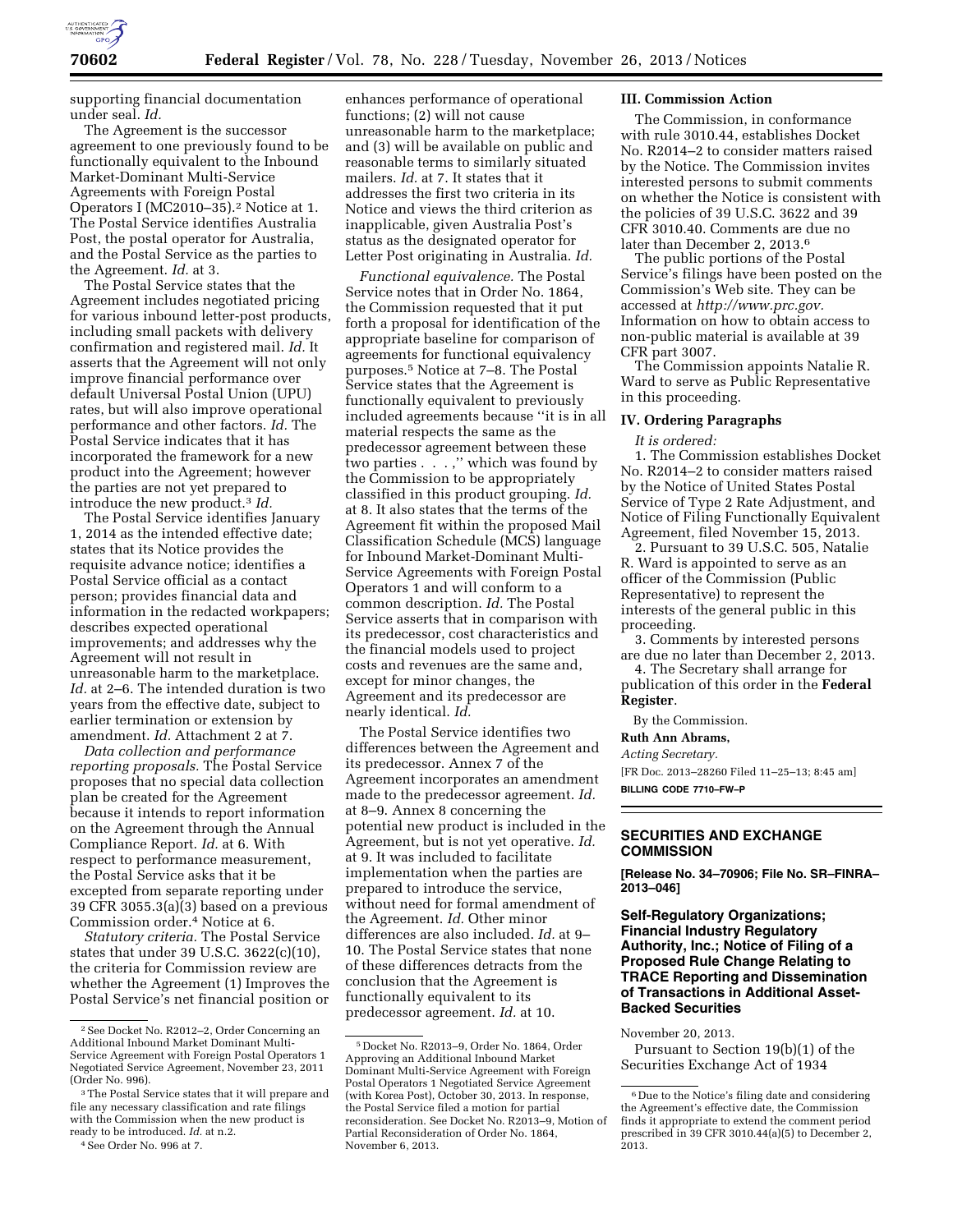$("Act")^1$  and Rule 19b-4 thereunder,<sup>2</sup> notice is hereby given that on November 13, 2013, the Financial Industry Regulatory Authority, Inc. (''FINRA'') filed with the Securities and Exchange Commission (''SEC'' or ''Commission'') the proposed rule change as described in Items I, II, and III below, which Items have been prepared by FINRA. The Commission is publishing this notice to solicit comments on the proposed rule change from interested persons.

## **I. Self-Regulatory Organization's Statement of the Terms of Substance of the Proposed Rule Change**

FINRA is proposing to amend the FINRA Rule 6700 Series and the Trade Reporting and Compliance Engine (''TRACE'') dissemination protocols to disseminate additional Asset-Backed Securities transactions and, concomitantly, to reduce the reporting periods for such securities. FINRA also proposes to re-name as ''Securitized Products'' the broad group of securities currently defined as ''Asset-Backed Securities,'' to re-define the term ''Asset-Backed Security'' more narrowly to mean the specific securities that FINRA proposes to disseminate in the proposed rule change, to make other definitional changes and to incorporate technical and conforming amendments to the FINRA Rule 6700 Series and FINRA Rule 7730 in connection with provisions that have expired and the amendments referenced above.

The text of the proposed rule change is available on FINRA's Web site at *<http://www.finra.org>*, at the principal office of FINRA and at the Commission's Public Reference Room.3

## **II. Self-Regulatory Organization's Statement of the Purpose of, and Statutory Basis for, the Proposed Rule Change**

In its filing with the Commission, FINRA included statements concerning the purpose of and basis for the proposed rule change and discussed any comments it received on the proposed rule change. The text of these statements may be examined at the places specified in Item IV below. FINRA has prepared

summaries, set forth in sections A, B, and C below, of the most significant aspects of such statements.

*A. Self-Regulatory Organization's Statement of the Purpose of, and Statutory Basis for, the Proposed Rule Change* 

#### 1. Purpose

FINRA proposes to amend the FINRA Rule 6700 Series and the TRACE dissemination protocols to provide for the dissemination of transactions in an additional group of Asset-Backed Securities. Transactions in such Asset-Backed Securities effected pursuant to Rule 144A 4 under the Securities Act of 1933 5 (''Rule 144A transactions'') will also be disseminated.<sup>6</sup> Concomitantly, FINRA proposes to reduce the reporting period for such Asset-Backed Securities and incorporate two changes to the TRACE dissemination protocols. FINRA also proposes to re-name as Securitized Products the broad group of securities currently defined as Asset-Backed Securities in FINRA Rule 6710(m) and, in a proposed new definition in FINRA Rule 6710(cc), to re-define the term Asset-Backed Security more narrowly to mean the specific securities that FINRA proposes to disseminate in the proposed rule change (*e.g.,* asset-backed securities collateralized by pools of credit card receivables, student loans, auto loans, etc.).7 Also, in FINRA Rule 6710, FINRA proposes to add three new definitions

 $^{\rm 6}$  The SEC recently approved FINRA's proposed rule change to disseminate transactions in TRACE-Eligible Securities effected as Rule 144A transactions (provided that securities of the same type are subject to dissemination if effected in non-Rule 144A transactions). *See* Securities Exchange Act Release No. 70345 (September 6, 2013), 78 FR 56251 (September 12, 2013) (Order Granting Approval of Proposed Rule Change Relating to the Dissemination of Transactions in TRACE-Eligible Securities that are Effected Pursuant to Securities Act Rule 144A); Securities Exchange Act Release No. 70691 (October 16, 2013), 78 FR 62788 (October 22, 2013) (Notice of Filing and Immediate Effectiveness of a Proposed Rule Change Relating to TRACE Fees for Securities Act Rule 144A Transaction Data) (together, ''Rule 144A Dissemination Amendments''); and *Regulatory Notice* 13–35 (announcing June 30, 2014 as the effective date for SR–FINRA–2013–029 and SR– FINRA–2013–043). As a result, when the proposed rule change to disseminate the designated group of Asset-Backed Securities is approved and becomes effective, both Rule 144A and non-Rule 144A transactions in such Asset-Backed Securities will be disseminated.

7Except when the context requires otherwise, hereinafter, FINRA uses the terms Securitized Product and Asset-Backed Security as if adopted (*i.e.,* Asset-Backed Security means a narrow class of Securitized Product as defined in proposed FINRA Rule 6710(cc) and Securitized Product means the broader group of products and instruments, including Asset-Backed Securities).

and amend the defined terms ''List or Fixed Offering Price Transaction'' and ''Takedown Transaction'' to apply to certain primary market transactions in Asset-Backed Securities.8 Finally, in the FINRA Rule 6700 Series and FINRA Rule 7730, FINRA proposes to delete reporting provisions that have expired and incorporate additional technical and conforming amendments consistent with the above-referenced proposed amendments to the FINRA Rule 6700 Series.

## Definitions

Asset-Backed Security—Proposed FINRA Rule 6710(cc)

FINRA proposes to re-define Asset-Backed Security more narrowly to describe a specific class of Securitized Products that is the subject of the proposed rule change. FINRA believes that the proposed narrower definition of Asset-Backed Security is consistent with industry usage. In addition, to clarify the scope of the term, FINRA proposes to specifically exclude three types of instruments from the term Asset-Backed Security: (i) Agency Pass-Through Mortgage-Backed Securities traded to be announced (''TBA'') 9 or in Specified Pool Transactions; 10 (ii) SBA-Backed ABS 11 traded TBA or in Specified Pool Transactions; and (iii) Collateralized Mortgage Obligations (''CMOs'').12 As re-defined in proposed FINRA Rule 6710(cc), the term ''Asset-Backed Security'' means:

A type of Securitized Product where the Asset-Backed Security is collateralized by any type of financial asset, such as a consumer or student loan, a lease, or a secured or unsecured receivable, but excludes: (i) An Agency Pass-Through Mortgage-Backed Security as defined in paragraph (v) traded To Be Announced (''TBA'') as defined in paragraph (u) or in a Specified Pool Transaction as defined in paragraph (x); (ii) an SBA-Backed ABS as defined in paragraph (bb) traded TBA or in a Specified Pool Transaction; and (iii) a Collateralized Mortgage Obligation as defined in paragraph (dd).

In addition, in proposed Supplementary Material .01 to FINRA Rule 6710, FINRA provides additional

12FINRA proposes to define the term Collateralized Mortgage Obligation in proposed FINRA Rule 6710(dd). *See* note 17.

<sup>1</sup> 15 U.S.C. 78s(b)(1).

<sup>2</sup> 17 CFR 240.19b–4.

<sup>3</sup>As part of the proposed rule change, FINRA submitted an Exhibit 4 and an Exhibit 5. The Exhibit 4 shows the text of the proposed rule change marked to show the proposed changes as compared to the FINRA Rule 6700 Series and FINRA Rule 7730 including amendments approved by the SEC as if such amendments were effective. *See* note 6. The Exhibit 5 shows the text of the proposed rule change marked to show the proposed changes as compared to the current rule text of the rules in accordance with the requirements of Form 19b–4.

<sup>4</sup> 17 CFR 230.144A.

<sup>5</sup> 15 U.S.C. 77a *et seq.* (hereinafter ''Securities Act'').

<sup>8</sup>The terms List or Fixed Offering Price and Takedown Transaction are defined in, respectively, FINRA Rule 6710(q) and FINRA Rule 6710(r).

<sup>9</sup>The terms Agency Pass-Through Mortgage-Backed Security and To Be Announced (''TBA'') are defined, respectively, in FINRA Rule 6710(v) and FINRA Rule 6710(u).

<sup>10</sup>The term Specified Pool Transaction is defined in FINRA Rule  $6710(x)$ .

<sup>11</sup>The term SBA-Backed ABS is defined in FINRA Rule 6710(bb).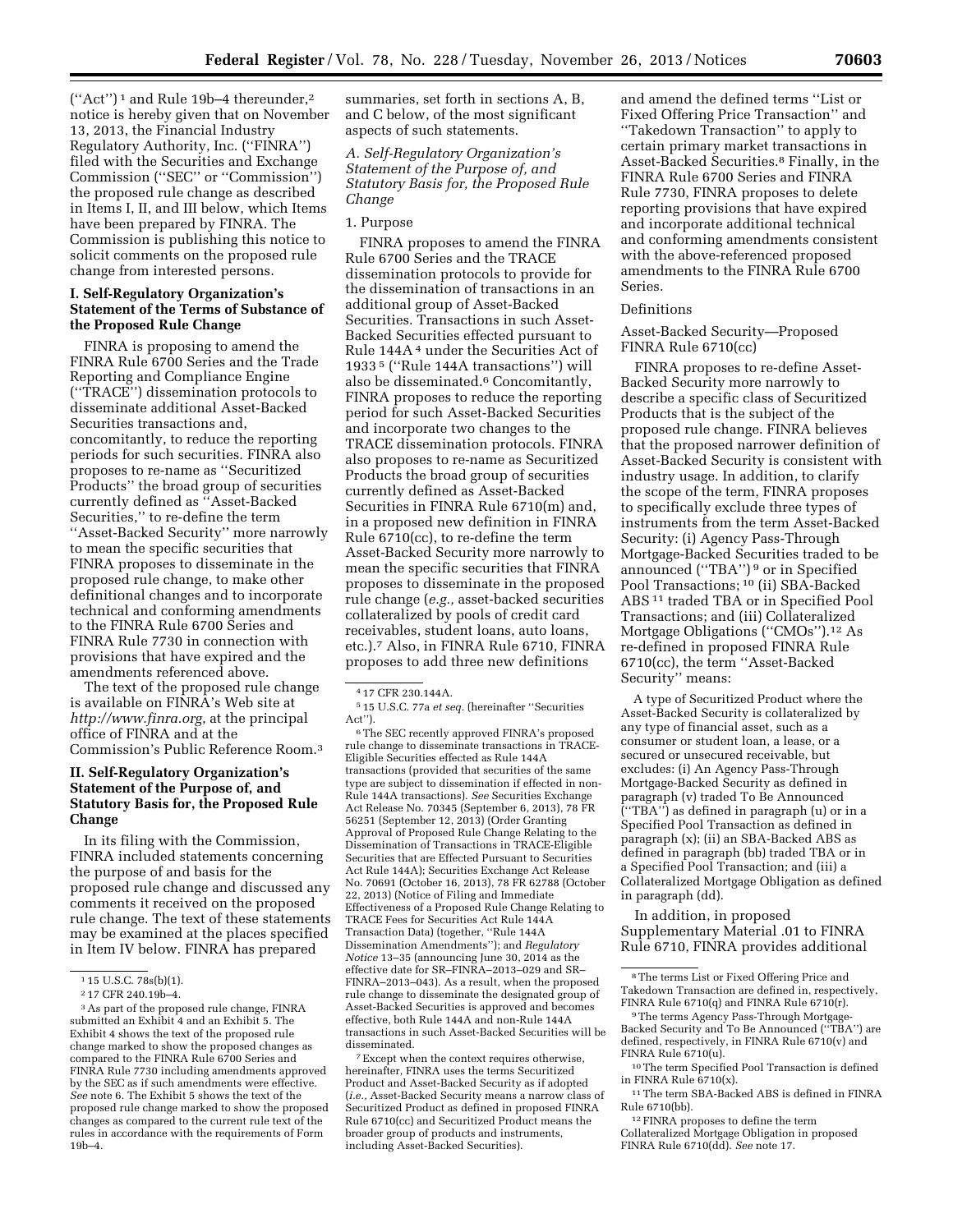guidance regarding the scope of the defined term Asset-Backed Security.13

Securitized Product—Amended FINRA Rule 6710(m)

FINRA proposes to amend FINRA Rule 6710(m) to re-name as Securitized Products the broader group of securities currently defined as Asset-Backed Securities. The term Securitized Product is used widely to describe the broad group of securities, including various types of mortgage-backed securities that FINRA currently refers to in FINRA Rule 6710(m). FINRA's proposal to adopt the term Securitized Product to apply to this wide range of structured and securitized instruments is consistent with industry usage.

Proposed amended FINRA Rule 6710(m) also includes a technical amendment to change a reference to Section 3(a)(77)(A) of the Act<sup>14</sup> to Section 3(a)(79)(A) of the Act.15 Section 3(a)(77) of the Act was renumbered in Section 101(b)(1) of the Jumpstart Our Business Startups Act (the ''JOBS Act'').16 Proposed amended FINRA Rule 6710(m) provides:

''Securitized Product'' means a security collateralized by any type of financial asset, such as a loan, a lease, a mortgage, or a secured or unsecured receivable, and includes but is not limited to an asset-backed security as defined in Section 3(a)(79)(A) of the Exchange Act, a synthetic asset-backed security, and any residual tranche or interest of any security specified above, which tranche or interest is a debt security for purposes of paragraph (a) and the Rule 6700 Series.

#### Other Definitions

FINRA proposes to define Collateralized Mortgage Obligation, Agency-Backed Commercial Mortgage-Backed Security and Non-Agency-

14 15 U.S.C. 78c(a)(77)(A).

15 15 U.S.C. 78c(a)(79)(A).

16 15 U.S.C. 78c(a)(77). The JOBS Act was enacted on April 5, 2012; Public Law 112–106, 126 Stat. 306  $(2012)$ .

Backed Commercial Mortgage-Backed Security in, respectively, proposed FINRA Rule 6710(dd), proposed FINRA Rule 6710(ee) and proposed FINRA Rule 6710(ff) to provide additional clarity regarding various classes of securities that are included in, or excluded from, the terms Securitized Product and Asset-Backed Security and the various dissemination and reporting requirements applicable to these different types of Securitized Products.17

#### Dissemination

Currently, FINRA requires that virtually all transactions in U.S. dollardenominated debt securities, except U.S. Treasury securities, foreign sovereign securities and municipal securities, be reported to TRACE, and most transactions reported are subject to dissemination immediately upon receipt of a transaction report.

Securitized Products were the last major group of securities to be added to TRACE. After studying the liquidity and trading characteristics of various classes of Securitized Products, FINRA began to disseminate Securitized Products in phases, beginning with the dissemination of two very significant segments: TBA transactions and Specified Pool transactions in Agency

A type of Securitized Product structured in multiple classes (or tranches) backed by Agency Pass-Through Mortgage-Backed Securities as defined in paragraph (v), mortgage loans, certificates backed by project loans or construction loans, other types of mortgage-backed securities or assets derivative of mortgage-backed securities, and includes a real estate mortgage investment conduit (''REMIC'') and an Agency-Backed Commercial Mortgage-Backed Security as defined in paragraph (ee).

In proposed FINRA Rule 6710(ee), Agency-Backed Commercial Mortgage-Backed Security is defined as:

A type of Securitized Product that is classified as a Collateralized Mortgage Obligation for purposes of the Rule 6700 Series and Rule 7730 and is issued in conformity with a program of an Agency as defined in paragraph (k) or a Government-Sponsored Enterprise (''GSE'') as defined in paragraph (n), for which the timely payment of principal and interest is guaranteed by the Agency or GSE, representing ownership interest in a pool (or pools) of mortgage loans on commercial property.

In proposed FINRA Rule 6710(ff), Non-Agency-BackedCommercial Mortgage-Backed Security is defined as:

A type of Securitized Product that is classified as an Asset-Backed Security for purposes of the Rule 6700 Series and Rule 7730 and is issued by an entity other than an Agency as defined in paragraph (k) or a Government-Sponsored Enterprise (''GSE'') as defined in paragraph (n), representing ownership interest in a pool (or pools) of mortgage loans on commercial property.

Pass-Through Mortgage-Backed Securities and SBA-Backed ABS.18

FINRA proposes that transactions in Asset-Backed Securities be disseminated, including Rule 144A transactions in such securities, to increase transparency in the bond market, and particularly in the market for Asset-Backed Securities.19 FINRA has reviewed substantial amounts of transaction data for Asset-Backed Securities since reporting began on May 16, 2011. The Asset-Backed Securities market is considered a largely institutional market.20 In 2012, the average daily par value traded in Asset-Backed Securities was \$5.8 billion, which was approximately the same size of the market in publicly traded Non-Investment Grade corporate bonds.21 Consistent with the institutional nature of Asset-Backed Securities transactions, although the size of the Asset-Backed Securities market is comparable to the market for publicly-traded Non-Investment Grade corporate bonds, there are substantially fewer trades in Asset-Backed Securities.

Based on the characteristics of the market, FINRA believes that the proposed additional price transparency in the Asset-Backed Securities market will enhance the ability of investors to identify and negotiate fair and

On July 22, 2013, FINRA began disseminating Agency Pass-Through Mortgage-Backed Securities and SBA-Backed ABS traded in Specified Pool Transactions, which are correlated in pricing to MBS TBA transactions and TBA transactions in SBA-Backed ABS. *See* Securities Exchange Act Release No. 68084 (October 23, 2012), 77 FR 65436 (October 26, 2012) (SEC Approval Order of File No. SR–FINRA–2012–042) and *Regulatory Notice* 12–56 (December 2012).

19*See supra* note 6, Rule 144A Dissemination Amendments.

The proposed rule change to disseminate Asset-Backed Securities would be the third group of Securitized Products to be disseminated. FINRA continues to review the fourth subclass of Securitized Products—CMOs and Agency-Backed Commercial Mortgage-Backed Securities—and, at a later date, may propose that transactions in such Securitized Products be disseminated.

20There appear to be few retail customer transactions in the market; only 10 percent of all Asset-Backed Securities transactions with customers are for less than \$100,000. (For purposes of assessing the level of retail and institutional customer participation in TRACE-Eligible Securities, FINRA considers a trade of less than \$100,000 to be a reasonable proxy for retail customer participation.)

21The term Non-Investment Grade is defined in FINRA Rule 6710(i).

<sup>13</sup>Proposed Supplementary Material .01 to FINRA Rule 6710 provides that Asset-Backed Security shall include, but is not limited to:

Securities collateralized by the following types of assets and securities: Credit card receivables; automobile loans and leases; student loans; home equity loans and home equity lines of credit; aircraft leases; automobile floorplan and wholesale loans; motorcycle loans and leases; recreational vehicle loans; manufactured housing loans; commercial loans; tranches of other Asset-Backed Securities; reinsurance; timeshare obligations; loans or other financial instruments generating a stream of payments and guaranteed as to principal or interest (or both) by the Small Business Administration (traded other than to be announced (''TBA'') as defined in paragraph (u) or in a Specified Pool Transaction as defined in paragraph (x)); collateralized debt obligations; collateralized bond obligations; collateralized loan obligations; and Non-Agency Backed Commercial Mortgage-Backed Securities as defined in paragraph (ff).

<sup>17</sup> In proposed FINRA Rule 6710(dd), Collateralized Mortgage Obligation is defined as:

<sup>18</sup>On November 12, 2012, FINRA began disseminating transactions in Agency Pass-Though Mortgage-Backed Securities traded TBA (''MBS TBA transactions''), which are the most liquid Securitized Products. *See* Securities Exchange Act Release No. 66829 (April 18, 2012), 77 FR 24748 (April 25, 2012) (SEC Approval Order, File No. SR– FINRA–2012–020). *See also Regulatory Notice* 12– 26 (May 2012) and *Regulatory Notice* 12–48 (November 2012).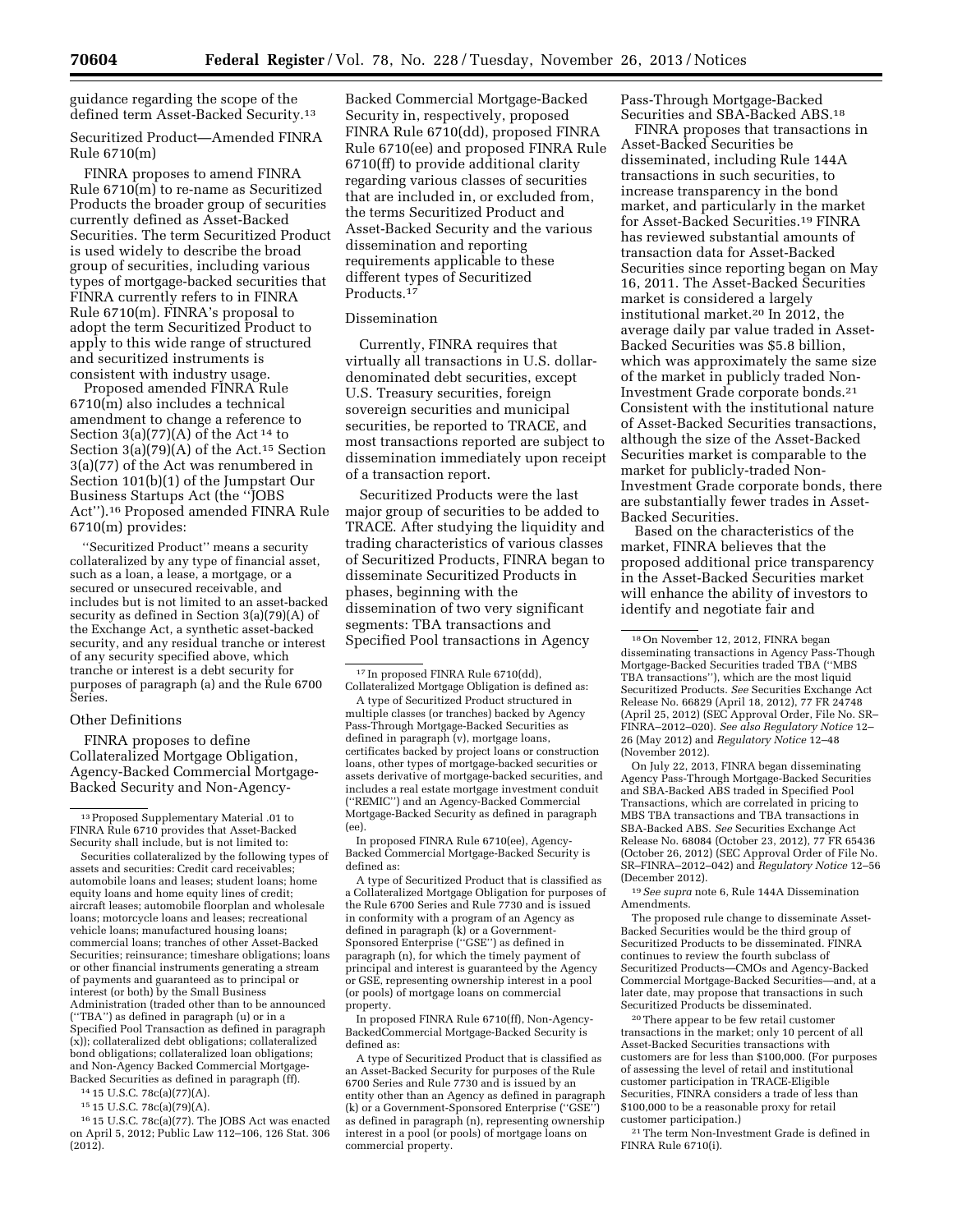competitive prices for Asset-Backed Securities. Dissemination of Asset-Backed Securities transactions may assist both buy and sell-side market participants in price discovery when pricing and trading such securities. In addition, in some types of Asset-Backed Securities, such as Asset-Backed Securities backed by auto loans, disseminating the pricing of one Asset-Backed Security will aid in pricing a different Asset-Backed Security where both securities are substantially similar and, to some degree, fungible (*e.g.,* both Asset-Backed Securities are backed by pools of auto loans having approximately the same average duration and the same average coupon rate, and the borrowers, on average, posing the same level of credit risk). Also, FINRA believes that dissemination of such transactions will assist all market participants in determining the quality of their executions and firms in complying with their regulatory obligations. Further, transparency in this sector may improve the quality of pricing for valuation purposes, which is critical for both dealers and institutions.

After dissemination begins, FINRA will observe the trading in Asset-Backed Securities to monitor the impact of price transparency in the market for Asset-Backed Securities as FINRA previously has done when initiating dissemination in any group of TRACE-Eligible Securities.

#### Reporting Reduction of Time to Report

Members must report transactions in corporate bonds, Agency Debt Securities 22 and MBS TBA transactions for good delivery (''MBS TBA GD'') no later than 15 minutes from the time of execution, and transaction information is disseminated immediately upon receipt of a transaction report.<sup>23</sup> This 15-minute timeframe has proven effective in providing timely and meaningful transaction data to market participants.24

In connection with the proposal to disseminate Asset-Backed Securities

24FINRA has adopted longer periods to report transactions in a limited number of Securitized Products that are traded infrequently and by a limited group of market participants. MBS TBA transactions not for good delivery (''MBS TBA NGD'') must be reported no later than 60 minutes from the time of execution. SBA-Backed ABS traded in TBA transactions and all Specified Pool Transactions (involving either Agency Pass-Through Mortgage-Backed Securities or SBA-Backed ABS) must be reported no later than 120 minutes from the time of execution initially, and, after a pilot program expires on January 24, 2014, no later than 60 minutes from the time of execution.

transactions, FINRA proposes to reduce the period to report such transactions. Initially, the reporting period will be reduced from the end of the day on the trade date during TRACE System Hours to no later than 45 minutes from the time of execution as provided in proposed FINRA Rule 6730(a)(3)(B)(i)b.25 After approximately six months, the reporting period will be reduced again from no later than 45 minutes from the time of execution to no later than 15 minutes from the time of execution as provided in proposed FINRA Rule 6730(a)(3)(B)(ii).26

Reducing the time to report Asset-Backed Securities transactions will provide more timely price and other transaction information to the market. Reducing the time to report in two phases will provide members a period to adjust policies and procedures and make required technical changes. FINRA notes that even under the endof-day reporting requirements currently in place, members report approximately 63% of all Asset-Backed Securities transactions within 45 minutes of the time of execution, and approximately 50% of such transactions within 15 minutes of the time of execution.27

#### List or Fixed Offering Price and Takedown Transactions

Many Asset-Backed Securities are underwritten using a syndicated process that is similar to the offering process for corporate bonds. In syndicated offerings, there may be a number of transactions that occur at the list or fixed offering price (or the takedown price). Under the FINRA Rule 6700 Series and FINRA Rule 7730, FINRA provides more flexible treatment for TRACE-Eligible Securities transactions

26The transitional phase for reducing reporting timeframes in proposed FINRA Rule 6730(a)(3)(B)(i) will expire after approximately 180 days. To accommodate member requests that, if possible, rule changes requiring technology changes occur on a Friday, proposed FINRA Rule 6730(a)(3)(B)(i) provides that the ABS Transitional Phase will expire on a Friday (*i.e.,* on the 180th day, if a Friday, or, if the 180th day is not a Friday, on the Friday next occurring that the TRACE system is open).

Proposed FINRA Rule 6730(a)(3)(B)(ii) incorporates by reference Rule 6730(a)(1)(A) through (D), which require members to report transactions no later than 15 minutes from the time of execution, subject to the same exceptions for transactions executed near the end of the business day or when the TRACE system is not open.

27The data is based on Asset-Backed Securities transactions reported from December 1, 2011 through April 30, 2013.

(except Securitized Products) that are effected in accordance with the fixed price and other requirements of a List or Fixed Offering Price Transaction, as defined in FINRA Rule 6710(q), or those of a Takedown Transaction, as defined in FINRA Rule 6710(r). The advantages of reporting under the provisions are three-fold: A member may report a List or Fixed Offering Price Transaction or a Takedown Transaction as late as T + 1 during TRACE system hours as provided in FINRA Rule 6730(a)(2); such transactions are not disseminated as provided in FINRA Rule 6750(b)(3); and a member is not charged a reporting fee for such transactions as provided in FINRA Rule 7730(b)(1)(C).

In light of the similarity of the offering process used to distribute corporate bonds and many Asset-Backed Securities, FINRA proposes to amend FINRA Rule 6710(q) and FINRA Rule 6710(r) to afford members that effect primary market Asset-Backed Securities transactions that meet all the requirements of a List or Fixed Offering Price Transaction or a Takedown Transaction the more flexible treatment set forth in FINRA Rule 6730(a)(2), FINRA Rule 6750(b)(3), and FINRA Rule  $7730(b)(1)(C)$  for such transactions.<sup>28</sup>

#### Dissemination Protocols

FINRA proposes to amend the TRACE dissemination protocols to disseminate Asset-Backed Securities transactions subject to a \$10 million dissemination cap and not to include certain information in disseminated Asset-Backed Securities transaction data.

## Dissemination Caps

Currently, there are TRACE dissemination caps in place, under which the actual size (volume) of a transaction over a specified par value is not displayed in disseminated TRACE transaction data. A range of dissemination caps is in effect for various types of TRACE-Eligible Securities.29

<sup>22</sup>The term Agency Debt Security is defined in FINRA Rule 6710(l).

<sup>23</sup>FINRA implemented 15-minute reporting for MBS TBA GD on May 18, 2013.

<sup>25</sup>*See* proposed FINRA Rule 6730(a)(3)(B)(i). Like the reporting requirements currently in effect for other TRACE-Eligible Securities, FINRA also proposes exceptions to the 45-minute timeframe for transactions executed near the end of the business day or when the TRACE system is not open. *See*  proposed FINRA Rule 6730(a)(3)(B)(i)a., c., and d.

<sup>28</sup>All primary market transactions in other classes of Securitized Products will continue to be specifically excluded from the definitions of List or Fixed Offering Price Transaction and Takedown Transaction, because, in general, such Securitized Products are structured, offered and sold quite differently than corporate bonds (*e.g.,* a large number of Securitized Products sales are for forward delivery, and most such securities are not underwritten using a syndicated process generating a large number of transactions occurring at the same price).

<sup>29</sup>The dissemination caps applicable to transactions in various types of TRACE-Eligible Securities are: (a) \$5 million (for Investment Grade corporate bonds and Agency Debt Securities); (b) \$1 million (for Non-Investment Grade corporate bonds); (c) \$25 million (for MBS TBA GD); and (d) Continued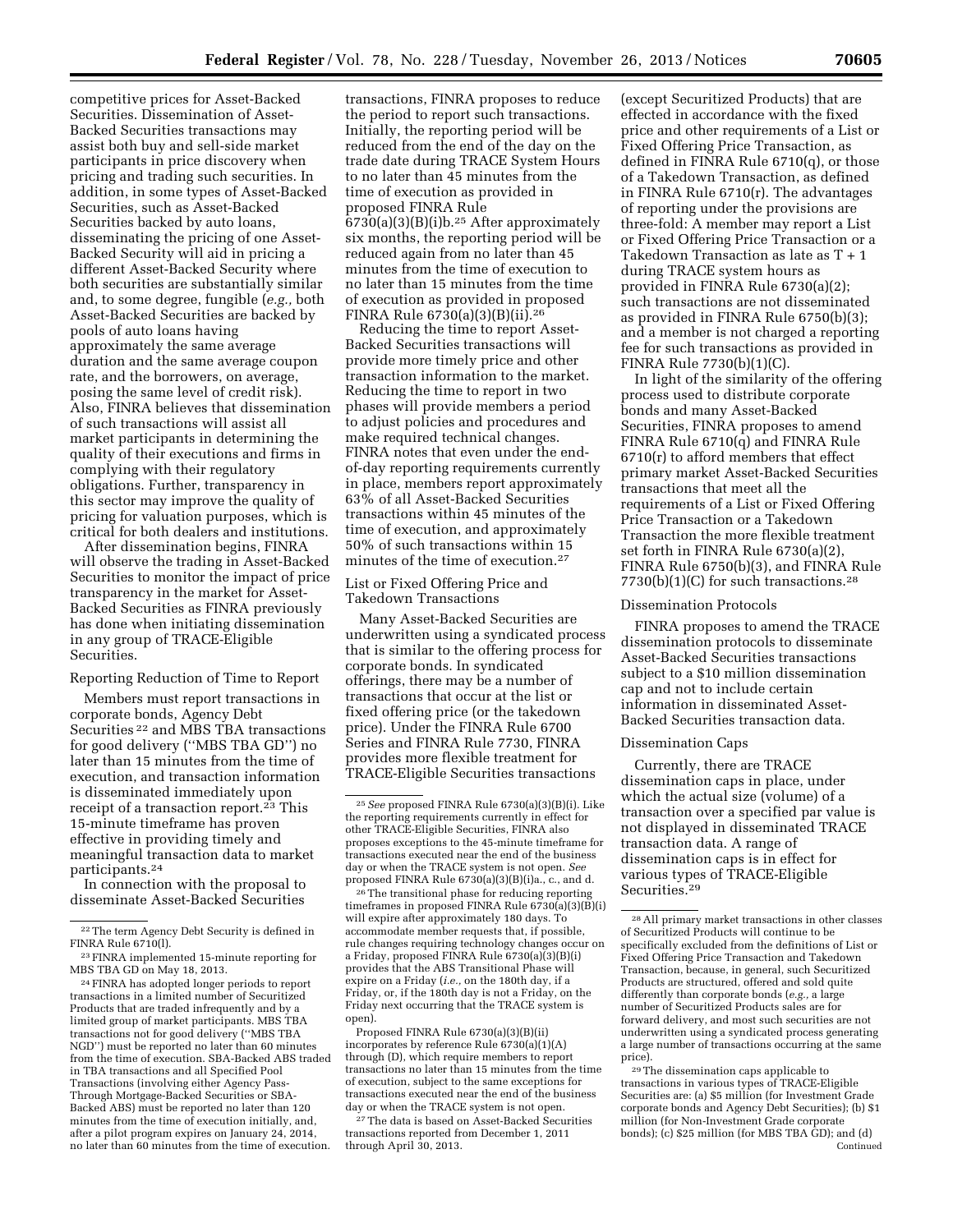FINRA analyzed the distribution of Asset-Backed Securities transactions, including Rule 144A transactions in such securities, to determine an appropriate dissemination cap, and proposes setting a \$10 million dissemination cap for such transactions. For a transaction in an Asset-Backed Security of less than \$10 million (original par or principal value), the actual size will be disseminated, and for a transaction in an Asset-Backed Security greater than \$10 million, ''\$10MM+'' will be disseminated.30 FINRA will monitor the effects of the \$10MM+ dissemination cap on the Asset-Backed Securities market. The proposed dissemination cap size of \$10 million is comparable to the dissemination caps for Non-Investment Grade corporate bonds, measured by the percentage of transactions and the par value to be disseminated subject to the dissemination caps, and more conservative than the dissemination caps in place for Investment Grade corporate bond transactions.31 FINRA believes that it is important to be conservative at the onset of dissemination and will observe the effects of the \$10 million dissemination cap on the market. FINRA may propose modifications to the dissemination cap size in the future if warranted.

# Other Dissemination Protocols

FINRA proposes that the dissemination protocols currently in use for most TRACE-Eligible Securities transactions be modified in two ways when applied to disseminated Asset-Backed Securities transactions. Current standard data elements that are disseminated for TRACE-Eligible Securities include, among other things, a dealer/customer indicator (indicating the type of contra party) and a buy/sell indicator.32 However, the Asset-Backed

30Approximately 17.6 percent of trades and approximately 75.6 percent of original par or principal value traded in Asset-Backed Securities transactions (other than Rule 144A transactions) will be disseminated subject to the \$10MM+ dissemination cap. For Rule 144A transactions in Asset-Backed Securities, approximately 28.5 percent of trades and approximately 88.1 percent of original par or principal value traded will be disseminated subject to the \$10MM+ dissemination cap. The information is based on transactions reported from May 16, 2011 through December 2012.

 $^{\rm 31}\,$  Based on transactions reported from TRACE inception through December 2012.

32Additional standard data elements include the CUSIP, the time and date of the transaction, price, and the size (subject to dissemination caps).

Securities market differs from the corporate bond market in that it is smaller and largely institutional. Noting the smaller number of participants in the Asset-Backed Securities market, market participants raised concerns regarding protecting the confidentiality of dealer and customer trading strategies, identities and positions in certain types of Asset-Backed Securities.

FINRA has considered these factors and proposes not to disseminate the dealer/customer and buy/sell indicators to address such concerns. FINRA believes that dissemination of Asset-Backed Securities transactions without these items will protect sensitive information regarding the trading strategies, identities and positions of investors and will not expose dealers to additional risk in providing liquidity, while providing market participants sufficient information about Asset-Backed Securities transactions.

# Additional Data Availability Under FINRA Rule 7730

FINRA compiles disseminated realtime data for transactions, which is organized in three data sets: The Corporate Bond Data Set, the Agency Data Set and the ABS Data Set as provided in FINRA Rule 7730. In addition, in the Rule 144A Dissemination Amendments, FINRA established a Rule 144A Data Set.33 Historic TRACE Data is similarly organized.34

Currently, Asset-Backed Securities data—organized as the ABS Data Set, and for Historic TRACE Data, as the Historic ABS Data Set—includes all Securitized Products transactions that are disseminated (*i.e.,* all TBA transactions and all Specified Pool Transactions).

FINRA proposes to include the transaction information from disseminated Asset-Backed Securities transactions in the ABS Data Set (to be renamed the ''SP Data Set'') and the Historic ABS Data Set (to be renamed the ''Historic SP Data Set'').35 Asset-

34FINRA also established a Historic Rule 144A Data Set as part of the Rule 144A Dissemination Amendments. *See supra* note 6, Rule 144A Dissemination Amendments.

35The ABS Data Set and the Historic ABS Data Set will be re-named, respectively, the SP Data Set and the Historic SP Data Set, as part of the amendments to the Rule 6700 Series and Rule 7730 in connection with re-naming as Securitized Products the broad group of securities currently

Backed Securities that are traded in Rule 144A transactions will be included in, respectively, the Rule 144A Data Set, when available, and the Historic Rule 144A Data Set, when available.

FINRA does not propose to amend the fees currently in effect for the SP Data Set and the Historic SP Data Set. Similarly, when the Rule 144A Data Set and the Historic Rule 144A Data Set become available, disseminated information regarding Rule 144A transactions in Asset-Backed Securities will be included in such data sets without any change to the applicable fees.<sup>36</sup>

## Other Amendments

The reporting requirements for Securitized Products that are MBS TBA GD and MBS TBA NGD are set forth in FINRA Rule 6730(a)(3)(D) and FINRA Rule 6730(a)(3)(E), respectively, and include references to two pilot programs that have expired. Reporting requirements for certain other Securitized Products in FINRA Rule 6730(a)(3) cross-reference these reporting provisions. FINRA proposes to eliminate the provisions that have expired and all cross-references thereto in FINRA Rule 6730(a) and make conforming changes.37

Finally, FINRA proposes conforming and technical amendments to the FINRA Rule 6700 Series and FINRA Rule 7730 to reflect the proposed definitions, Securitized Product and Asset-Backed Security, and generally the use of the term Securitized Product in lieu of Asset-Backed Security; to make similar changes in FINRA Rule 7730 to delete the terms ABS Data Set and Historic ABS Data Set and substitute the terms SP Data Set and Historic SP Data Set; and, to make other technical and conforming amendments consistent with the amendments described herein to the FINRA Rule 6700 Series.

FINRA will announce the effective date of the proposed rule change in a *Regulatory Notice* to be published no later than 60 days following Commission approval. The effective date will be no later than 270 days following publication of the *Regulatory Notice* announcing Commission approval.

<sup>\$10</sup> million (for MBS TBA NGD, Agency Pass-Through Mortgage-Backed Securities traded in Specified Pool transactions, and SBA-Backed ABS traded in TBA and Specified Pool transactions). The term Investment Grade is defined in FINRA Rule 6710(h).

Specified Pool Transactions are disseminated subject to modified dissemination protocols. *See*  Securities Exchange Act Release No. 68084 (October 23, 2012), 77 FR 65436 (October 26, 2012) (SEC Approval Order of File No. SR–FINRA–2012–042) and *Regulatory Notice* 12–56 (December 2012). 33*See supra* note 6, Rule 144A Dissemination Amendments.

referred to as Asset-Backed Securities and redefining the term Asset-Backed Securities more narrowly, as discussed, *infra.* A transaction in a disseminated TRACE-Eligible Security becomes available as part of Historic TRACE Data no earlier than 18 months after the specific transaction is reported to TRACE.

<sup>36</sup>*See supra* note 6, Rule 144A Dissemination Amendments.

<sup>37</sup>*See* proposed amendments to FINRA Rule  $6730(a)(3)(D)$  through (G).